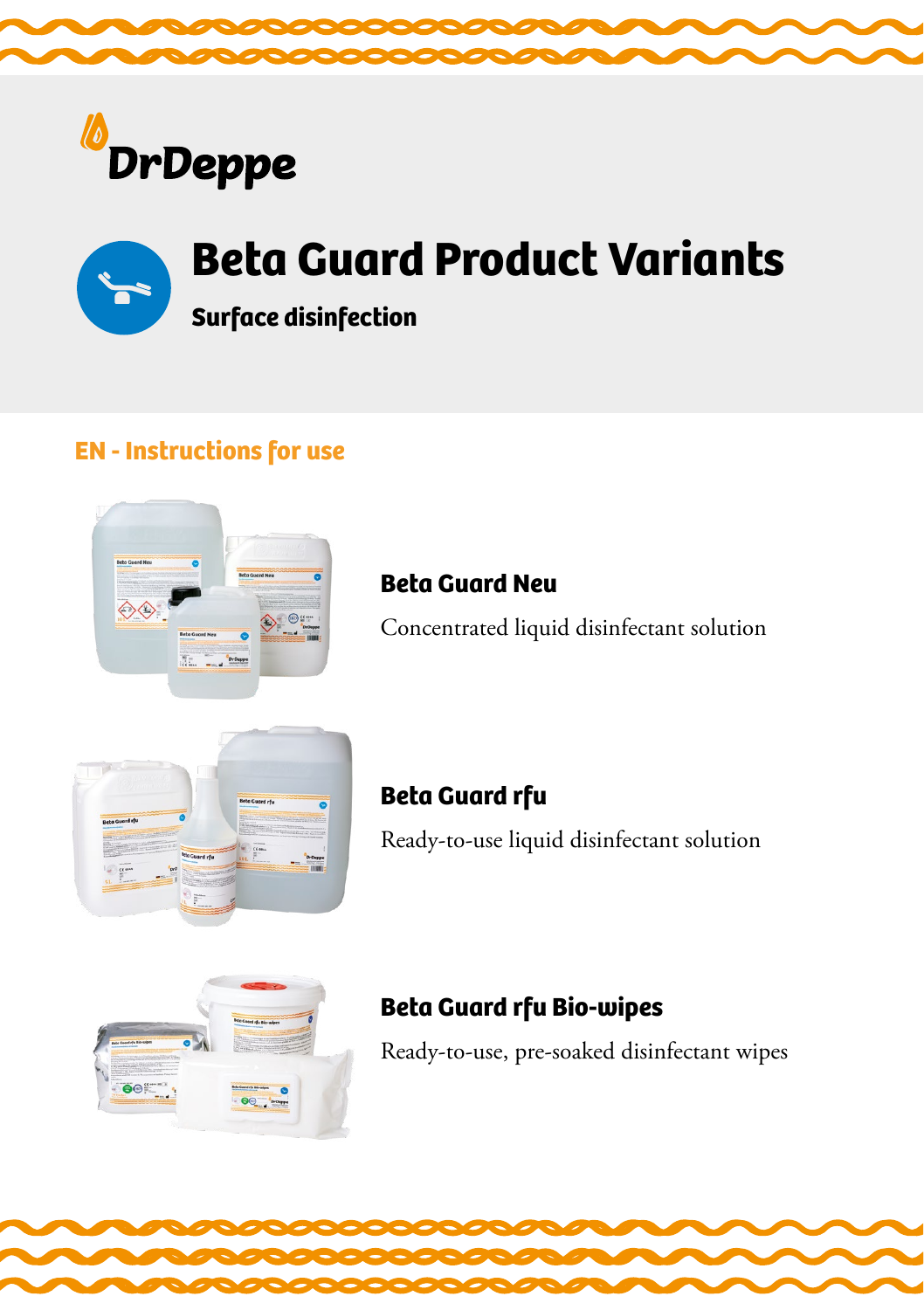

Thank you for your purchase from Laboratorium Dr. Deppe.

This instructions for use apply to the following product variants:

- Beta Guard Neu
- Beta Guard rfu
- Beta Guard rfu Bio-wipes

Please do not hesitate to contact us if you have any questions about the contents of these instructions for use or the use of the product.

Your Laboratorium Dr. Deppe Team



#### **Laboratorium Dr. Deppe GmbH**

Hooghe Weg 35 47906 Kempen Germany +49 (0) 2152 5565-0 E-Mail: info@drdeppe.de Internet: www.drdeppe.de



#### **Version of these instructions for use:**

BetaGuard\_GA\_V1.0\_220330

#### **Date of issue:**

2022-03-30



EN - 2 BetaGuard\_GA\_V1.0\_220330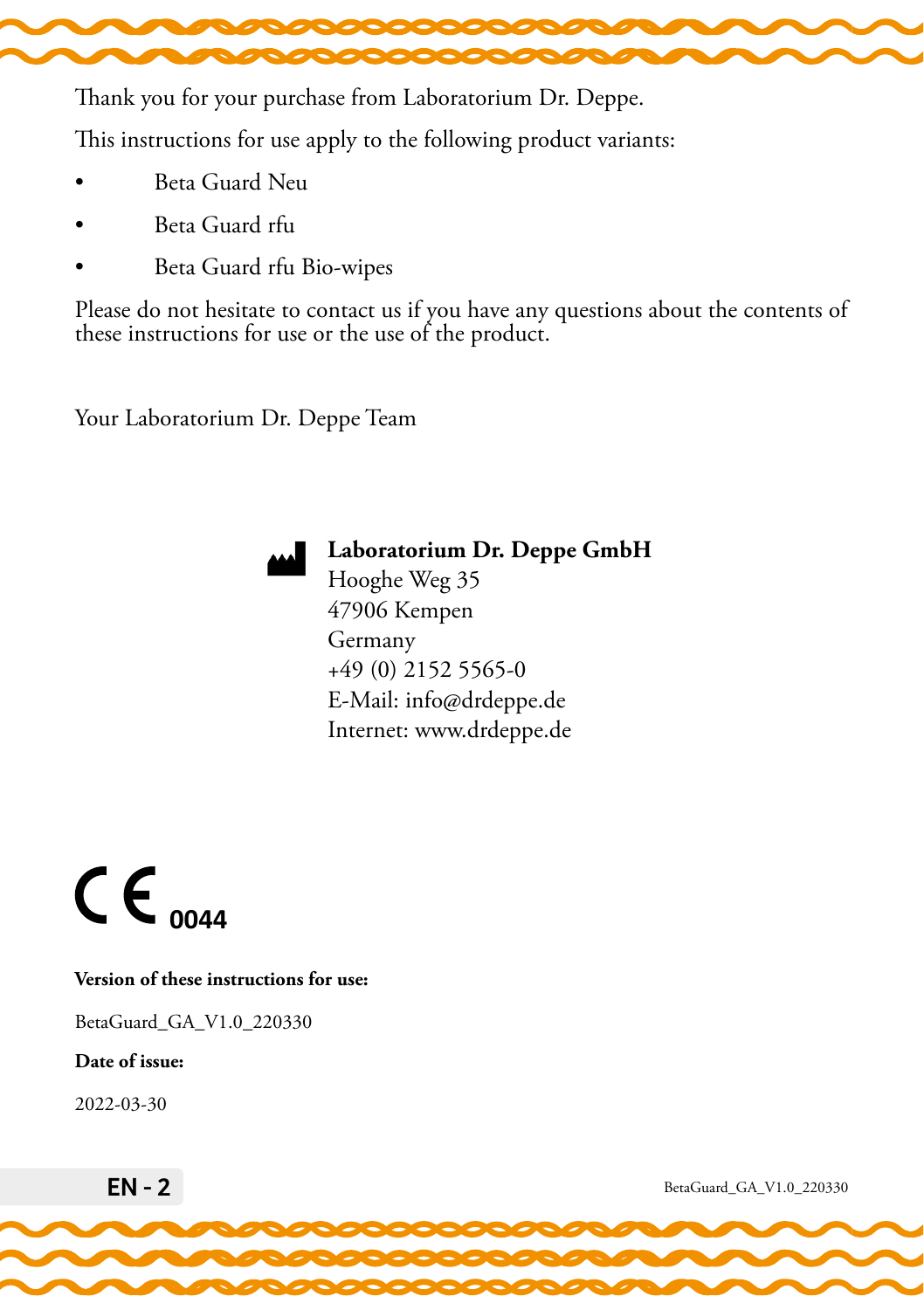# **Content**

| Spray/wipe disinfection with pump bottle                                |  |
|-------------------------------------------------------------------------|--|
|                                                                         |  |
| Wipe disinfection with ready to use solution (Beta Guard rfu)  18       |  |
| Wipe disinfection with disinfectant wipe (Beta Guard rfu Bio-wipes)  18 |  |
|                                                                         |  |
|                                                                         |  |
|                                                                         |  |
|                                                                         |  |
|                                                                         |  |

 $\rm BetaGuard\_GA\_V1.0\_220330$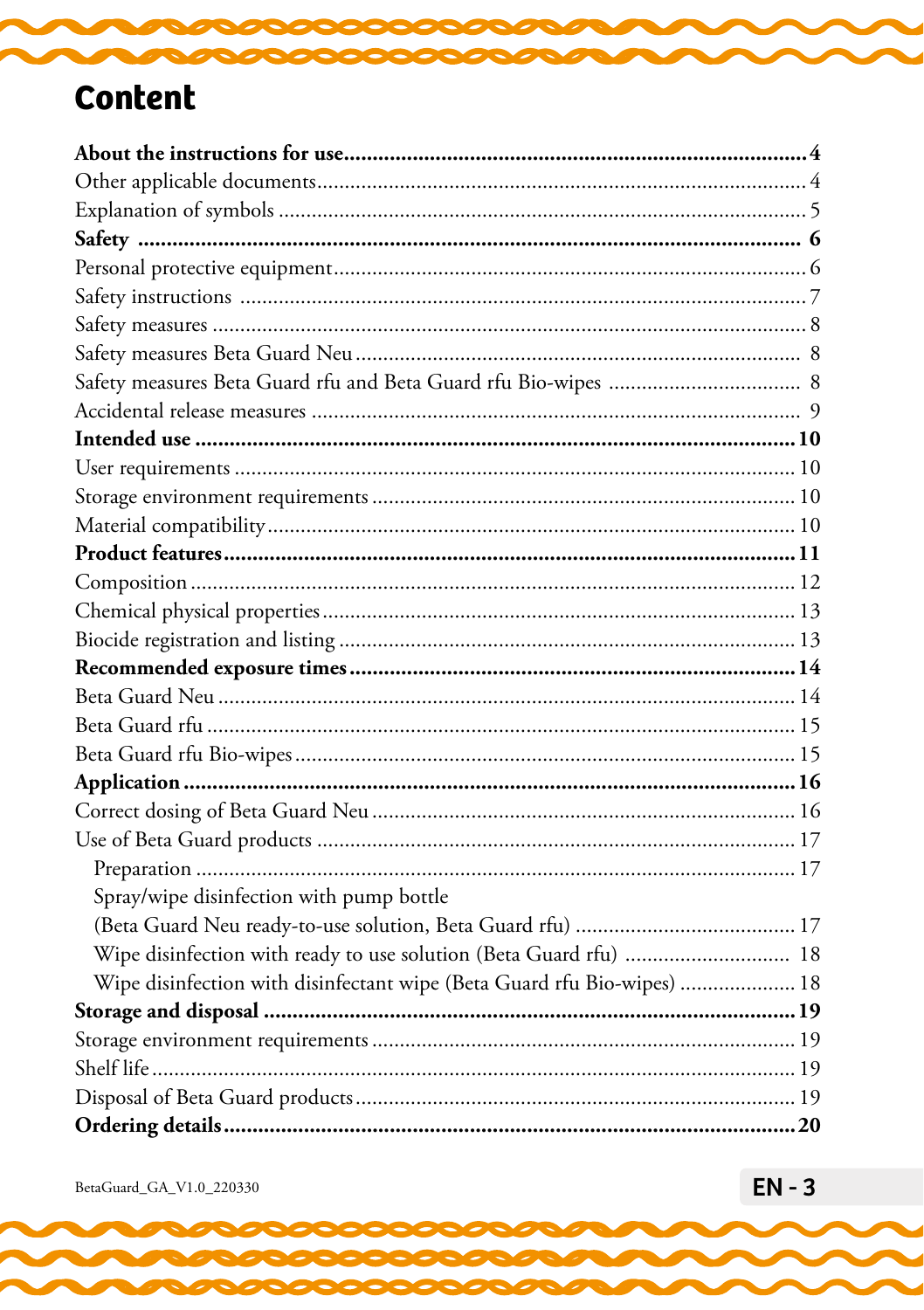<span id="page-3-0"></span>

## **About the instructions for use**

These instructions for use contain the necessary information for the correct use of the medical products **Beta Guard Neu**, **Beta Guard rfu** and **Beta Guard rfu Bio**wipes (below-mentioned as "product").

The instructions for use must be kept in the immediate vicinity of the product and must be available to the user at all times.

All persons using the product must have read and understood the instructions for use, in particular the chapter on safety and the other applicable documents.

Report all serious incidents (damage, injuries, infections, etc.) that have occurred in connection with the product to the manufacturer without delay (see page 2) and the BfArM (for contact information, see https://www.bfarm.de).

## **Other applicable documents**

In addition to the instructions for use, the following documents must be observed:

- Labels on the product packaging
- Product data sheets
- Material safety data sheets
- Operating instructions
- Dosing charts
- Information on the shelf lives of opened containers

The documents can be accessed on the website of Laboratorium Dr. Deppe GmbH or requested by E-mail.



(www.drdeppe.de) Internet:



(info@drdeppe.de) E-Mail:

 $EN - 4$  BetaGuard\_GA\_V1.0\_220330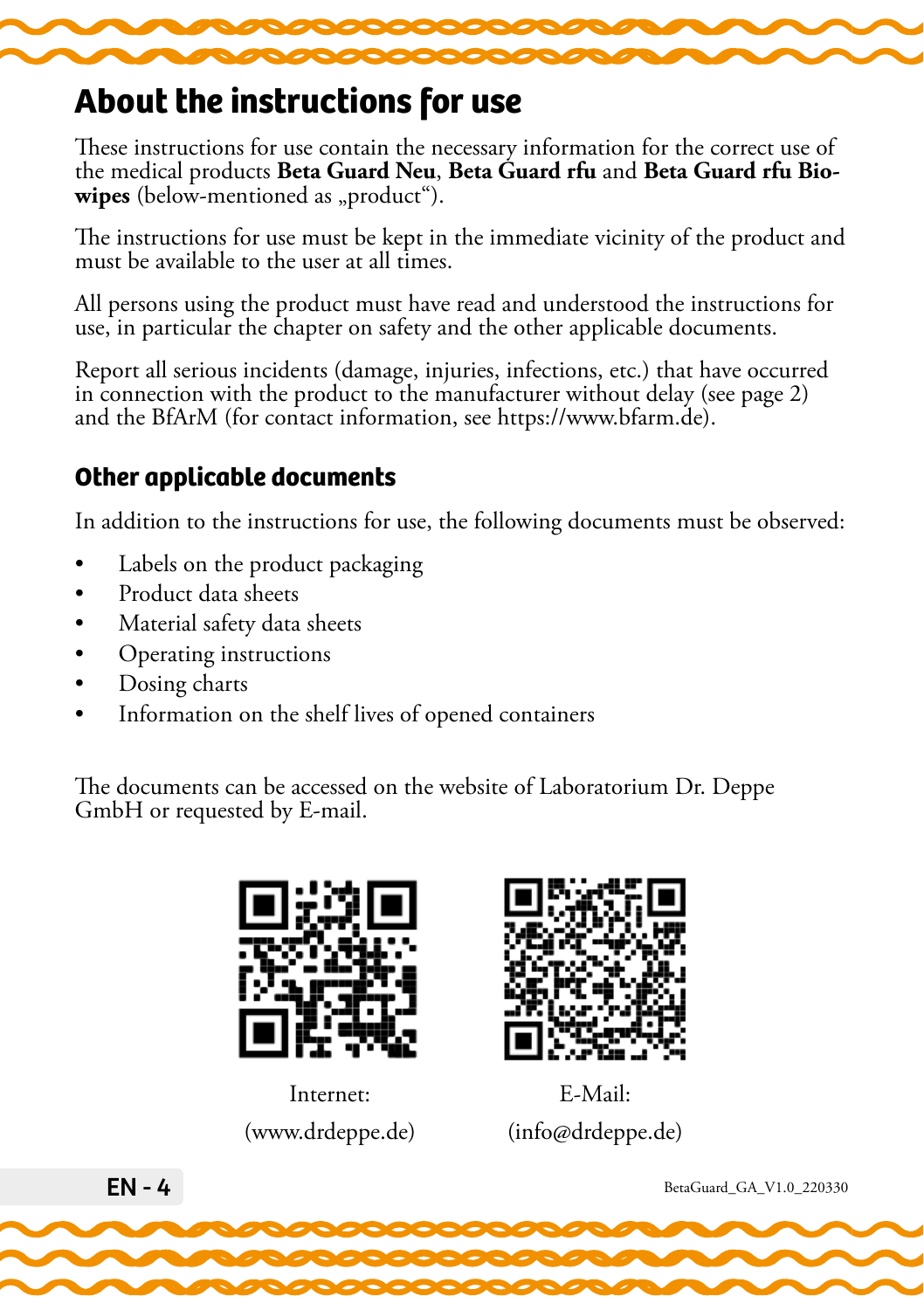<span id="page-4-0"></span>

#### **Explanation of symbols**

This instructions for use and the marking on the product is using symbols to draw attention to certain information and hazards.

Keep the symbols in clearly legible condition for the entire lifetime of the product and replace them immediately if they become worn.

| <b>Symbol</b>            | <b>Description</b>                                                                                                                                                                      |
|--------------------------|-----------------------------------------------------------------------------------------------------------------------------------------------------------------------------------------|
| $C \in$                  | The letters CE stand for European Conformity, it symbolises the<br>conformity of the product with the applicable requirements imposed<br>by the European Community on the manufacturer. |
| $\overline{\phantom{a}}$ | Product manufacturer                                                                                                                                                                    |
| $\mathbf{r}$             | DrDeppe pictogram for surface disinfection, it symbolises a marke-<br>ting element without legal background.                                                                            |
|                          | Maximum shelf life                                                                                                                                                                      |
| <b>LOT</b>               | Production lot number / batch number                                                                                                                                                    |
| <b>REF</b>               | Item number                                                                                                                                                                             |
| т                        | Follow the instructions for use                                                                                                                                                         |
| MΕ                       | Medical device                                                                                                                                                                          |
|                          | <b>Unique Device Identifier</b>                                                                                                                                                         |
|                          | Corrosive: Causes severe skin burns and eye damage.                                                                                                                                     |
|                          | Hazardous to the aquatic environment:<br>Very toxic to aquatic life with long lasting effects.                                                                                          |

BetaGuard\_GA\_V1.0\_220330 **EN - 5**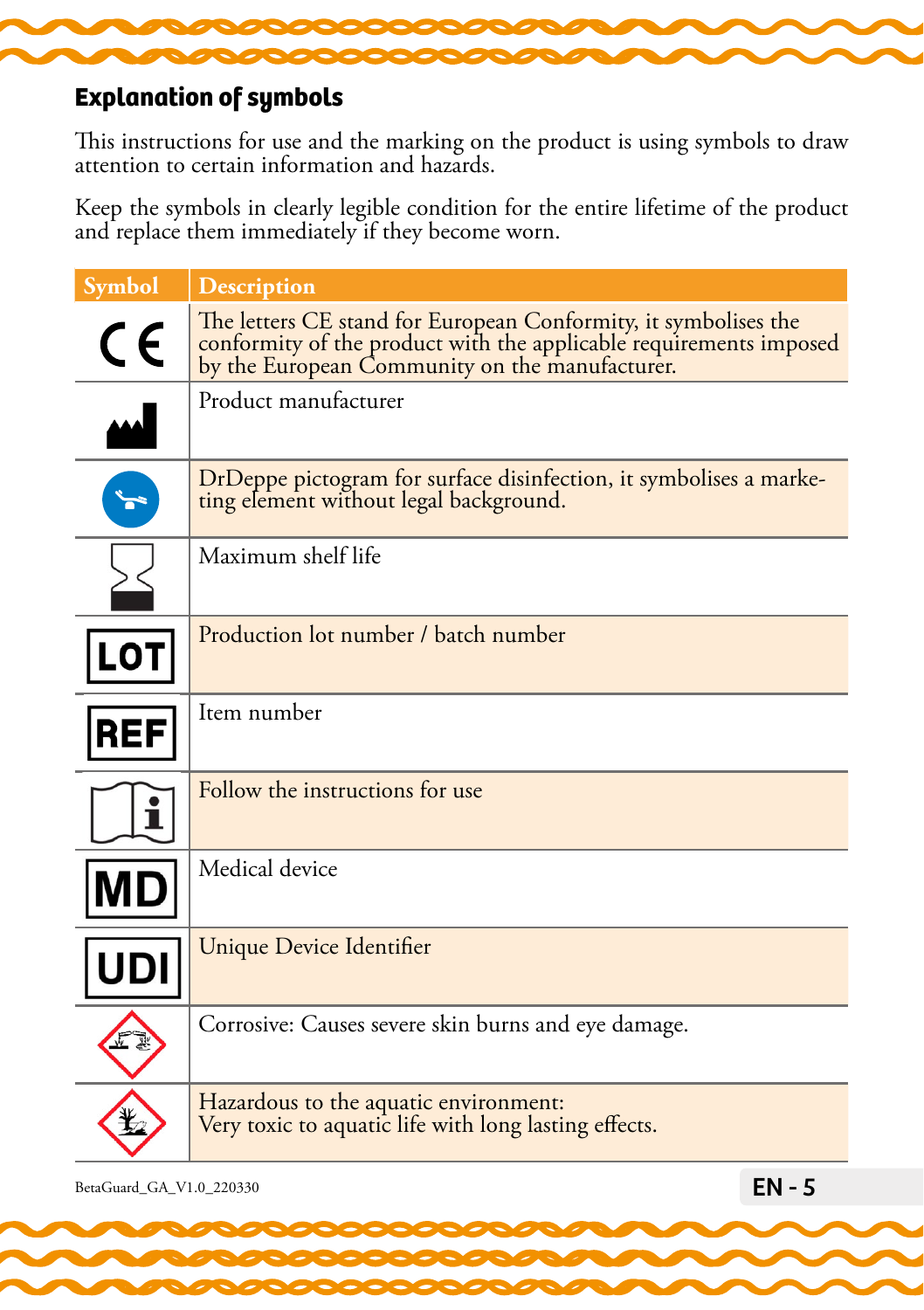# <span id="page-5-0"></span>**Safety**

Read and follow all safety instructions and contact the manufacturer if anything is unclear (see page 2).

#### **Personal protective equipment**

| <b>Beta Guard Neu</b>                                                                                                                     | <b>Beta Guard rfu</b>                                                                                                                     | <b>Beta Guard rfu</b><br><b>Bio-wipes</b>                                                   |  |
|-------------------------------------------------------------------------------------------------------------------------------------------|-------------------------------------------------------------------------------------------------------------------------------------------|---------------------------------------------------------------------------------------------|--|
| Chemically resistant<br>protective gloves.<br>Nitrile rubber.<br>EN 374.                                                                  | In case of repea-<br>ted or prolonged<br>contact wear gloves.<br>Nitrile rubber.<br>EN 374.                                               | In case of repea-<br>ted or prolonged<br>contact wear gloves.<br>Nitrile rubber.<br>EN 374. |  |
| Wear closed safety<br>glasses. EN 166.                                                                                                    | Use splash goggles<br>when eye contact<br>due to splashing is<br>possible. EN 166.                                                        | Use splash goggles<br>when eye contact<br>due to splashing is<br>possible. EN 166.          |  |
| Wear suitable<br>protective clothing.<br>EN ISO 13688.<br>EN 13034.                                                                       | Wear suitable<br>protective clothing.<br>EN ISO 13688.<br>EN 13034.                                                                       | Wear suitable<br>protective clothing.<br>EN ISO 13688.<br>EN 13034.                         |  |
| In case of insufficient<br>ventilation, wear<br>suitable respiratory<br>equipment. Breat-<br>hing apparatus with<br>filter. A-P2. EN 143. | In case of insufficient<br>ventilation, wear<br>suitable respiratory<br>equipment. Breat-<br>hing apparatus with<br>filter. A-P2. EN 143. | Not required for<br>normal conditions<br>of use.                                            |  |

 $EN - 6$  BetaGuard\_GA\_V1.0\_220330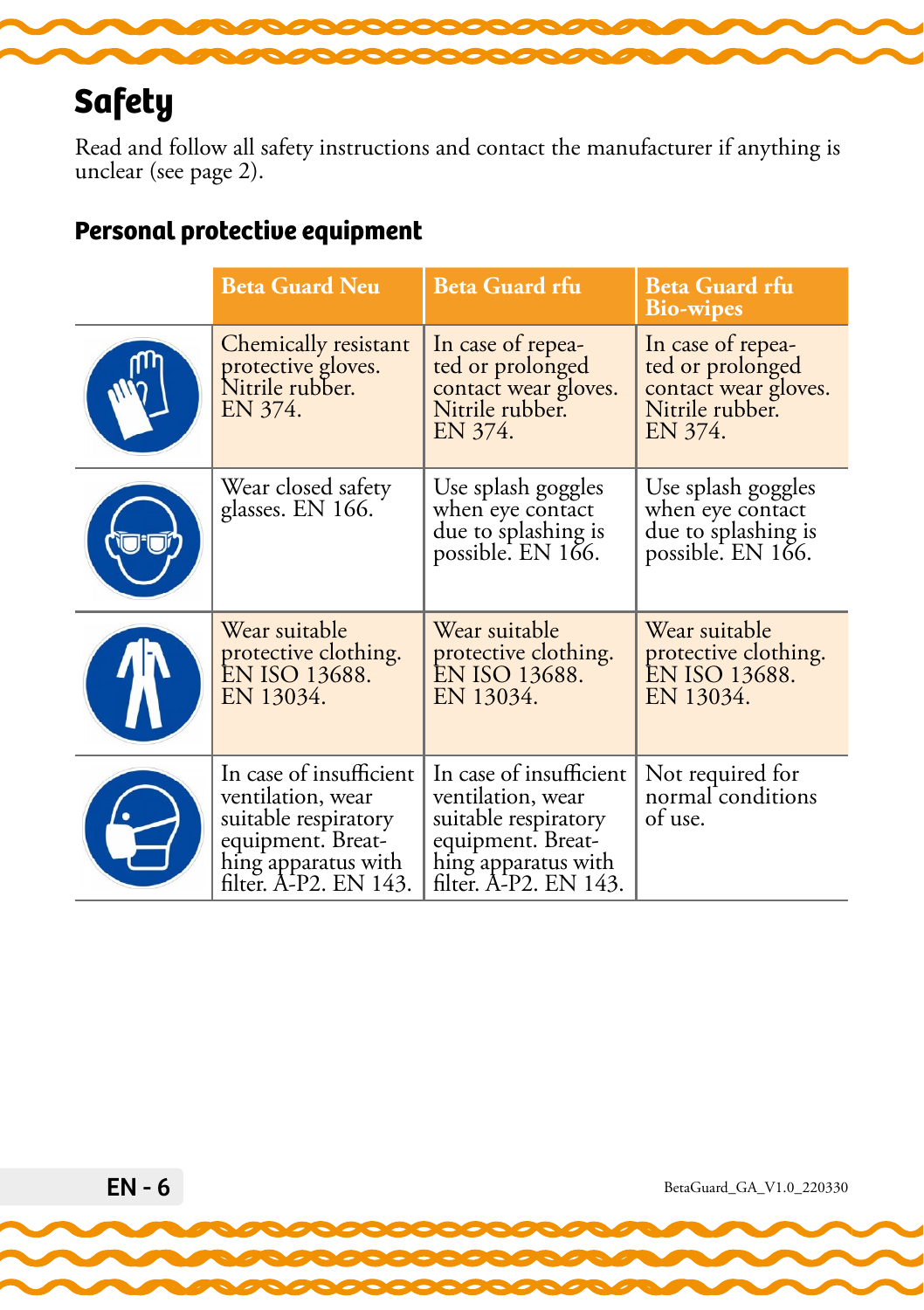<span id="page-6-0"></span>

#### **Safety instructions**

The following safety instructions apply when handling the product:

- Do not use Beta Guard products on humans.
- Do not use Beta Guard products for the disinfection of instruments, semi-critical and critical medical devices.
- Inspect the packaging for integrity before use.
- Do not use the product if the packaging is damaged.
- Do not use the product after the expiry date.
- Wear the required personal protective equipment (see page 6).
- Only use fully soaked disinfectant wipes.
- Ensure good ventilation during and after use.
- Do not eat, drink or smoke when in use.
- Protect the product from direct sunlight and keep it away from sources of ignition, food, drink and fodder.
- Avoid contact with the skin, eyes and mucous membranes.
- Do not inhale mists, vapours or aerosols.
- In case of accidental release, clean and ventilate the contaminated area carefully.
- Toxic to aquatic organisms with long-term effects. Avoid release into the environment.
- Wash hands thoroughly after use.
- Remove clothing that has come into contact with the product immediately after use and wash before re-use.
- Do not use in combination with disinfectants containing aldehyde.

### **Special safety instructions for Beta Guard Neu**

- Very toxic to aquatic organisms with long-term effects. Avoid release into the environment.
- The product has a harmful effect on human health and the environment.
- In the event of contact, the product causes serious damage to the eyes and severe skin burns.
- **• Components that must be noted on the labelling:**
	- Quaternary ammonium compounds, benzyl-C12-16-alkyldimethyl, chlorides
	- N-(3-aminopropyl)-N-dodecylpropane-1,3-diamine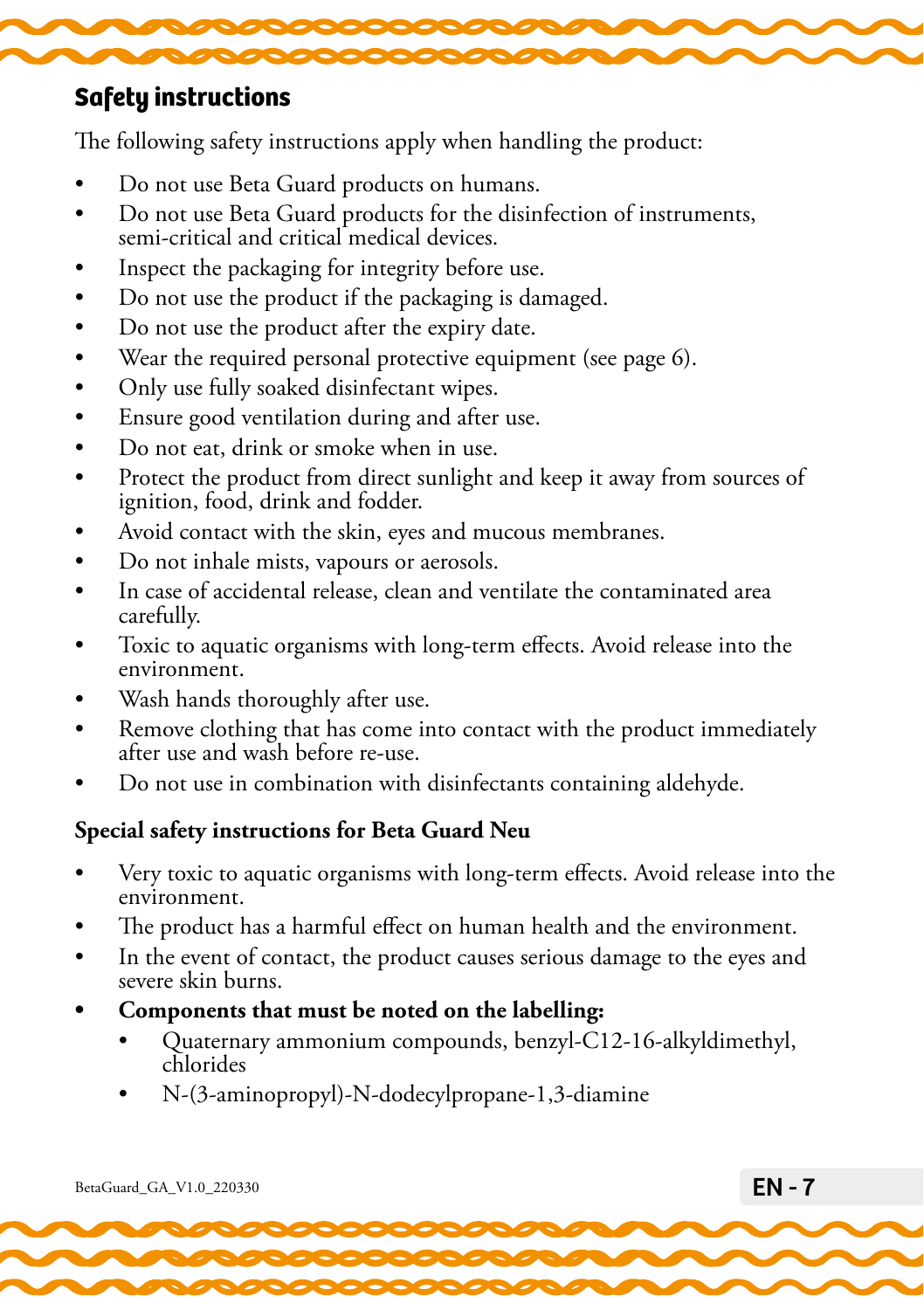<span id="page-7-0"></span>

#### **Safety measures**

When using Beta Guard products, initiate the safety measures listed below.

#### **Safety measures Beta Guard Neu:**

#### **After ingestion:**

• Rinse mouth. Do not induce vomiting. Call a physician immediately.

#### **After skin contact (or hair):**

• Rinse skin with water/shower. Take off immediately all contaminated clot- hing. Call a physician immediately.

#### **After inhalation:**

Remove person to fresh air and keep comfortable for breathing.

#### **After eye contact:**

• Rinse cautiously with water for several minutes. Remove contact lenses, if present and easy to do. Continue rinsing. Call a physician immediately.

#### **Safety measures Beta Guard rfu and Beta Guard rfu Bio-wipes:**

#### **After ingestion:**

• Call a poison center or a doctor if you feel unwell. Rinse mouth out with water. Do not induce vomiting.

#### **After skin contact (or hair):**

Wash skin with plenty of water.

#### **After inhalation:**

Remove person to fresh air and keep comfortable for breathing.

#### **After eye contact:**

• Rinse eyes with water as a precaution.

 $EN - 8$  BetaGuard\_GA\_V1.0\_220330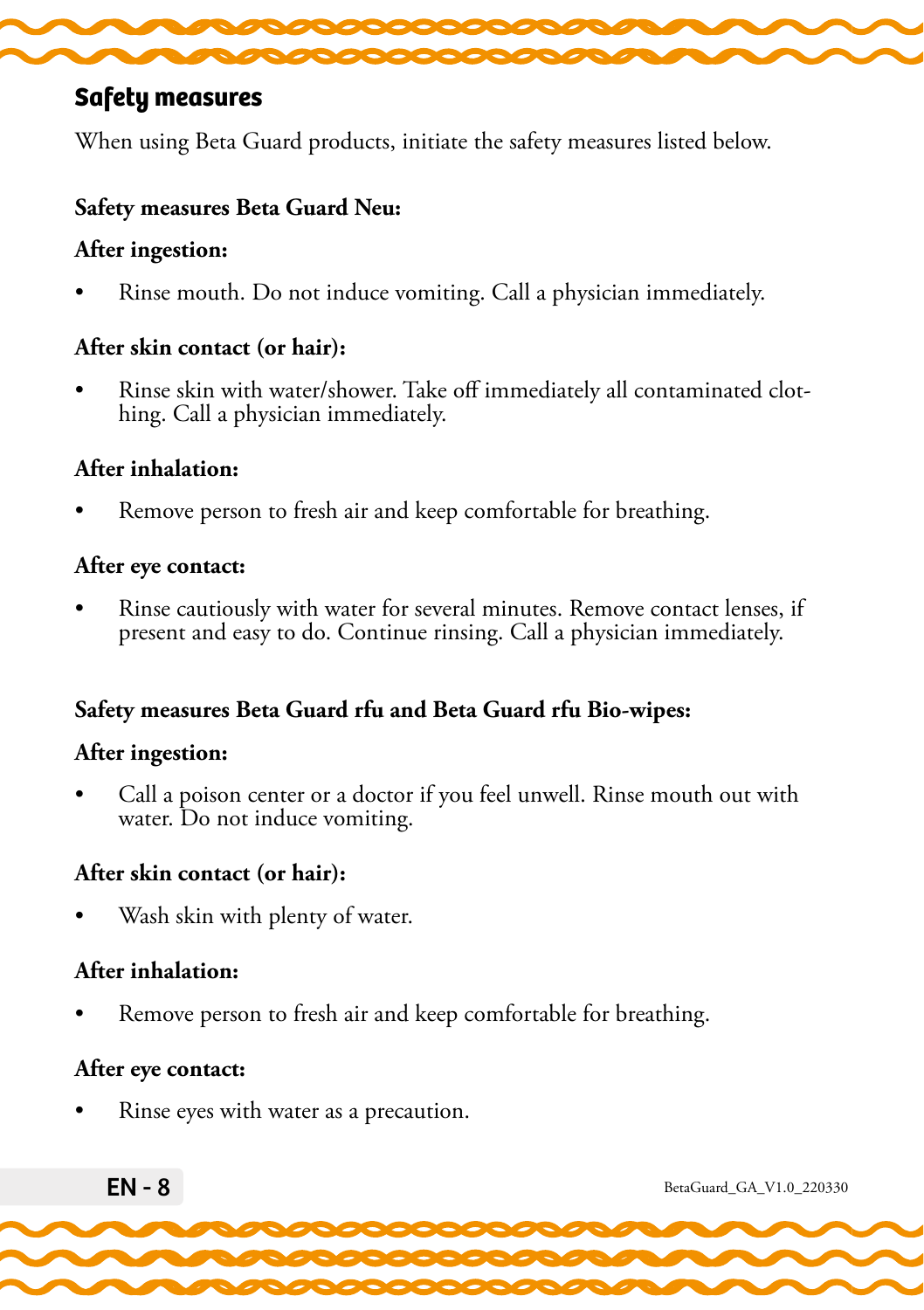<span id="page-8-0"></span>

#### **Accidental release measures**

In case of accidental release of Beta Guard products, observe the following instruc- tions and measures.

#### **Personal precautions**

|                       | For non-emergency personnal: Ventilate spillage area. Avoid contact with skin<br>and eyes. Do not breathe mist, vapours, spray. |
|-----------------------|---------------------------------------------------------------------------------------------------------------------------------|
| Emergency responders: | Do not attempt to taken action wwithout suitable<br>protective equipment (see page 6).                                          |

#### **Environmental precautions**

Notify authorities if product enters sewers or public waters. Avoid sub-soil penet- ration. Prevent entry to sewers and public waters.

#### **Methods and material for containment and cleaning up**

| For containment:         | Collect spillage.                                                                                                                               |
|--------------------------|-------------------------------------------------------------------------------------------------------------------------------------------------|
| Methods for cleaning up: | Take up liquid spill into absorbent material. Take<br>up mechanically (sweeping, shovelling) and collect<br>in suitable container for disposal. |
| Disposal:                | Disposal must be done according to official<br>regulations.                                                                                     |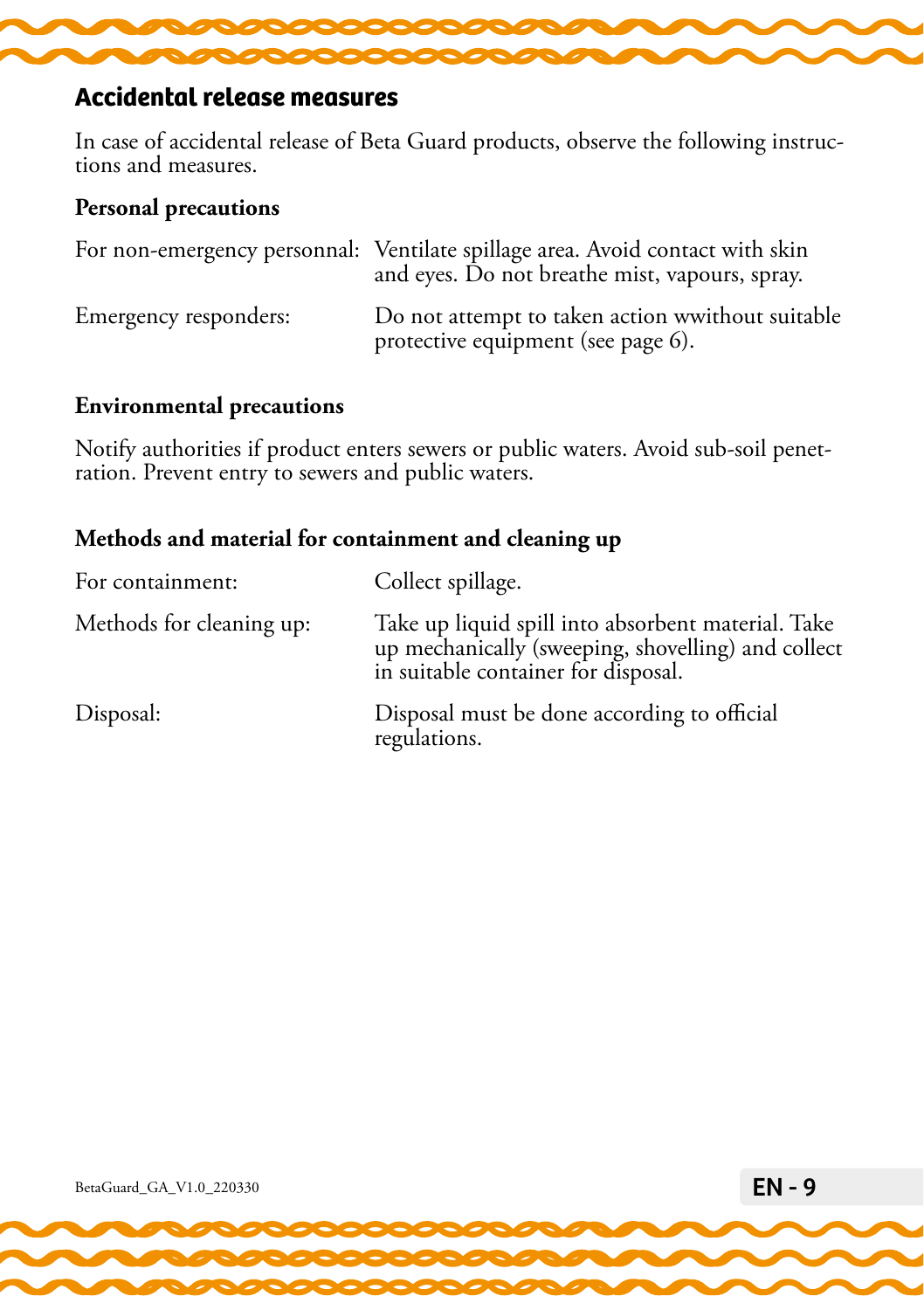

## **Intended use**

Beta Guard Neu, Beta Guard rfu and Beta Guard rfu Bio-wipes are alcohol-free surface disinfectants for disinfection, especially of surfaces of non-invasive medical devices and surfaces in the medical environment.

#### **User requirements**

The product is exclusively intended for use by trained healthcare professionals and cleaning professionals in the healthcare sector.

All persons using the product must have read and understood the entire instruc- tions for use and in particular the chapter on safety before use.

#### **Storage environment requirements**

The product is intended for use within the following temperature ranges. No effec- tiveness data is available for use outside of the temperature limits.

| <b>Description</b>                                               | Unit                 | <b>Value</b> |
|------------------------------------------------------------------|----------------------|--------------|
| Recommended ambient temperature the<br>application (min. - max.) | $\mathsf{L}^{\circ}$ | $20 - 25$    |

### **Material compatibility**

The product shows good material compatibility in the specified concentrations and contact times.

With exceptionally long contact times (> 1 day), minor loss of flexibility occurred with latex and synthetic rubber (EPDM), and superficial discoloration with copper, brass and aluminum.

The observed changes do not lead to any restrictions in application.

We recommend testing the material compatibility for the specific application on an inconspicuous area before the first application.

$$
EN-10
$$
 **BeaGuard-GA\_V1.0\_220330 BeaGuard-GA\_V1.0\_220330 BeaGuard-GA\_V1.0\_220330 BeaGuard-GA\_V1.0\_220330 BeaGuard-GA\_V1.0\_220330 BeaGuard-GA\_V1.0\_220330 BeaGuard-GA\_V1.0\_220330 BeaGuard-GA\_V1.0\_220330 BeaGuard-GA\_V1.0\_220330 BeaGuard-GA\_V1.0\_220330 BeaGuard-GA\_V1.0\_220330 BeaGuard-GA\_V1.0\_220330 BeaGuard-GA\_V1.0\_220330 BeaGuard-GA\_V1.0\_220330 BeaGuard-GA\_V1.0\_220330 BeaGuard-GA\_V1.0\_220330 BeaGuard-GA\_V1.0\_220330 BeaGuard-GA\_V1.0\_220330 BeaGuard-GA\_V1.0\_220330 BeaGuard-GA\_V1.0\_220330 BeaGuard-GA\_V1.0\_220330**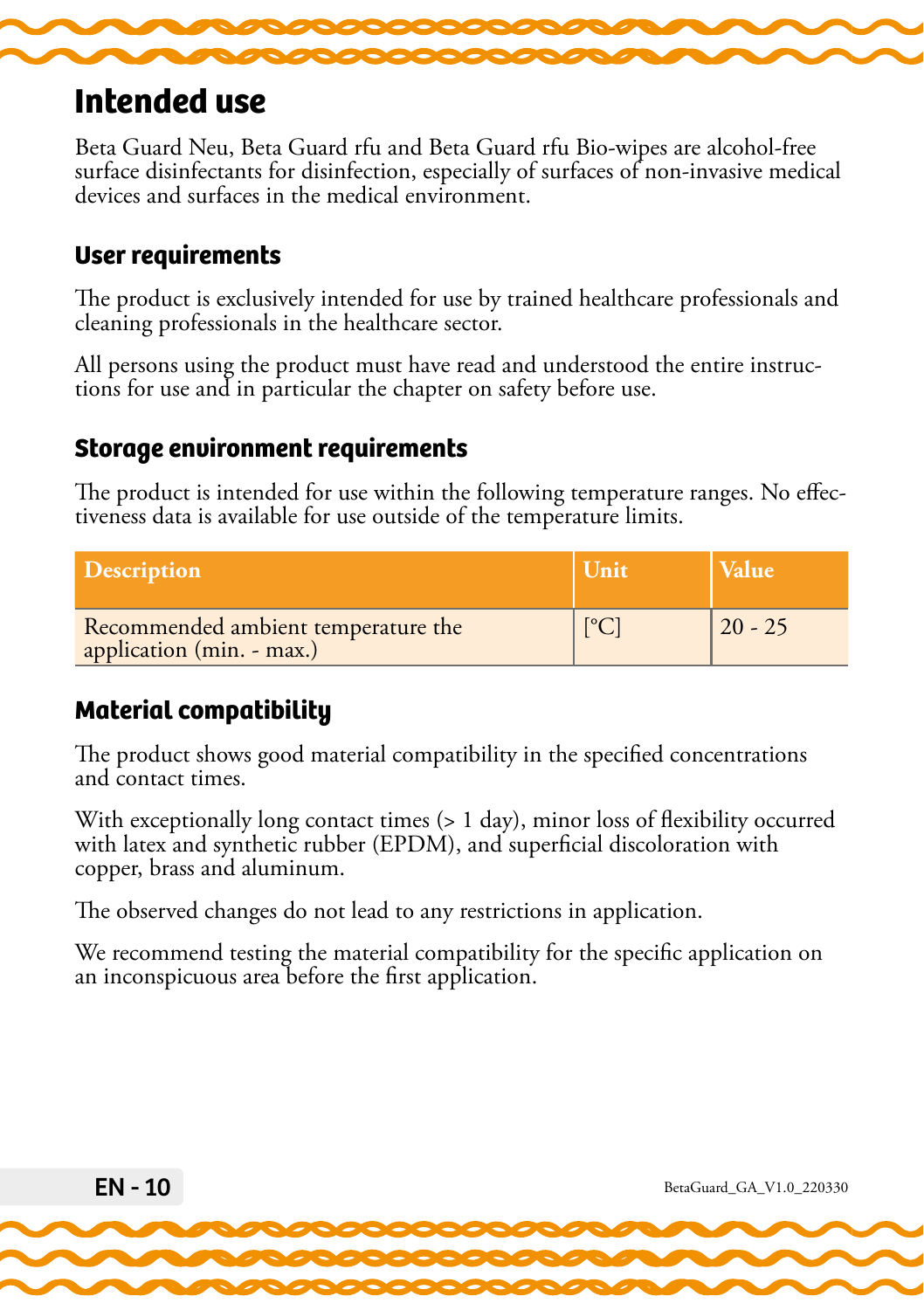

## **Product features**

Beta Guard Neu is a concentrated, Beta Guard rfu a ready-to-use disinfectant for professional surface disinfection.

The products are suitable for:

- 
- routine and targeted disinfection<br>• surfaces away from and near patients, especially in clinics, surgeries, outpatient departments and care facilities.

Beta Guard Neu is bactericidal, levurocidal, tuberculocidal, mycobactericidal and effective against enveloped viruses as well as Adeno-, Noro- and Rotaviruses (active against enveloped viruses and limited spectrum of virucidal) and furthermore virucidal effective against Polyomaviruses.

Beta Guard rfu is bactericidal, levurocidal, tuberculocidal and effective against en- veloped viruses as well as Adeno-, Noro- and Rotaviruses (active against enveloped viruses and limited spectrum of virucidal).

#### **Beta Guard Neu**



#### **Beta Guard rfu**

Beta Guard rfu is a ready-to-use solution for surface disinfection. It is ready for immediate use.

The product is preferably applied safely to the surfaces to be disinfected using soaked, hygienic (disposable) wipes. In hard-to-reach places, Beta Guard rfu can be sprayed on with the pump or spray bottle.

#### **Beta Guard rfu Bio-wipes**



Beta Guard rfu Bio-wipes are ready-to-use disinfectant wipes.

The wipes are made of 100% biodegradable fabric.

BetaGuard\_GA\_V1.0\_220330 **EN - 11** 

#### To produce the working solution, a small amount of concentrate is

mixed with clean water to form a working solution (see page 16).

Beta Guard Neu is a concentrated, liquid surface disinfectant.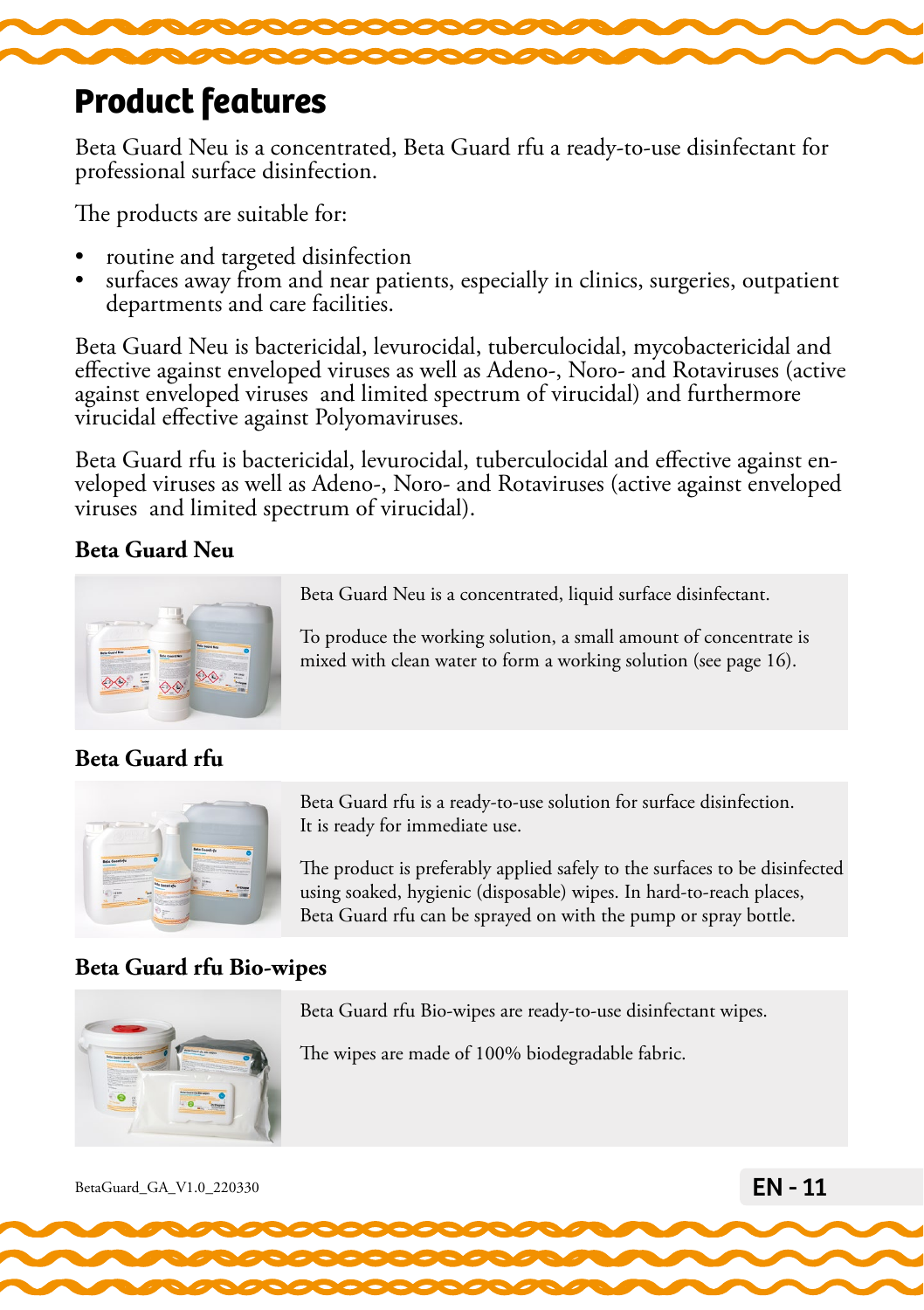<span id="page-11-0"></span>

## **Composition**

The following specifications refer to 100 g of the product in each case, and 100 g of the soaking solution for Beta Guard rfu Bio-wipes.

| <b>Beta Guard Neu</b>                          | Unit | <b>Value</b> |
|------------------------------------------------|------|--------------|
| Alkyl(C12-16)dimethyl benzyl ammonium chloride | [g]  | 7,0          |
| N-(3-aminopropyl)-N-dodecylpropane-1,3-diamine | [g]  | 5,0          |
| 2-Phenoxyethanol                               | [g]  | 2,0          |

| <b>Beta Guard rfu</b>                          | Unit | Value |
|------------------------------------------------|------|-------|
| Alkyl(C12-16)dimethyl benzyl ammonium chloride | [g]  | 0,35  |
| N-(3-aminopropyl)-N-dodecylpropane-1,3-diamine | [g]  | 0,25  |
| 2-Phenoxyethanol                               | [g]  | 0,1   |

| <b>Beta Guard rfu Bio-wipes</b>                | Unit | <b>Value</b> |
|------------------------------------------------|------|--------------|
| Alkyl(C12-16)dimethyl benzyl ammonium chloride | [g]  | 0,35         |
| N-(3-aminopropyl)-N-dodecylpropane-1,3-diamine | [g]  | 0,25         |
| 2-Phenoxyethanol                               | [g]  | 0,1          |

EN - 12 BetaGuard\_GA\_V1.0\_220330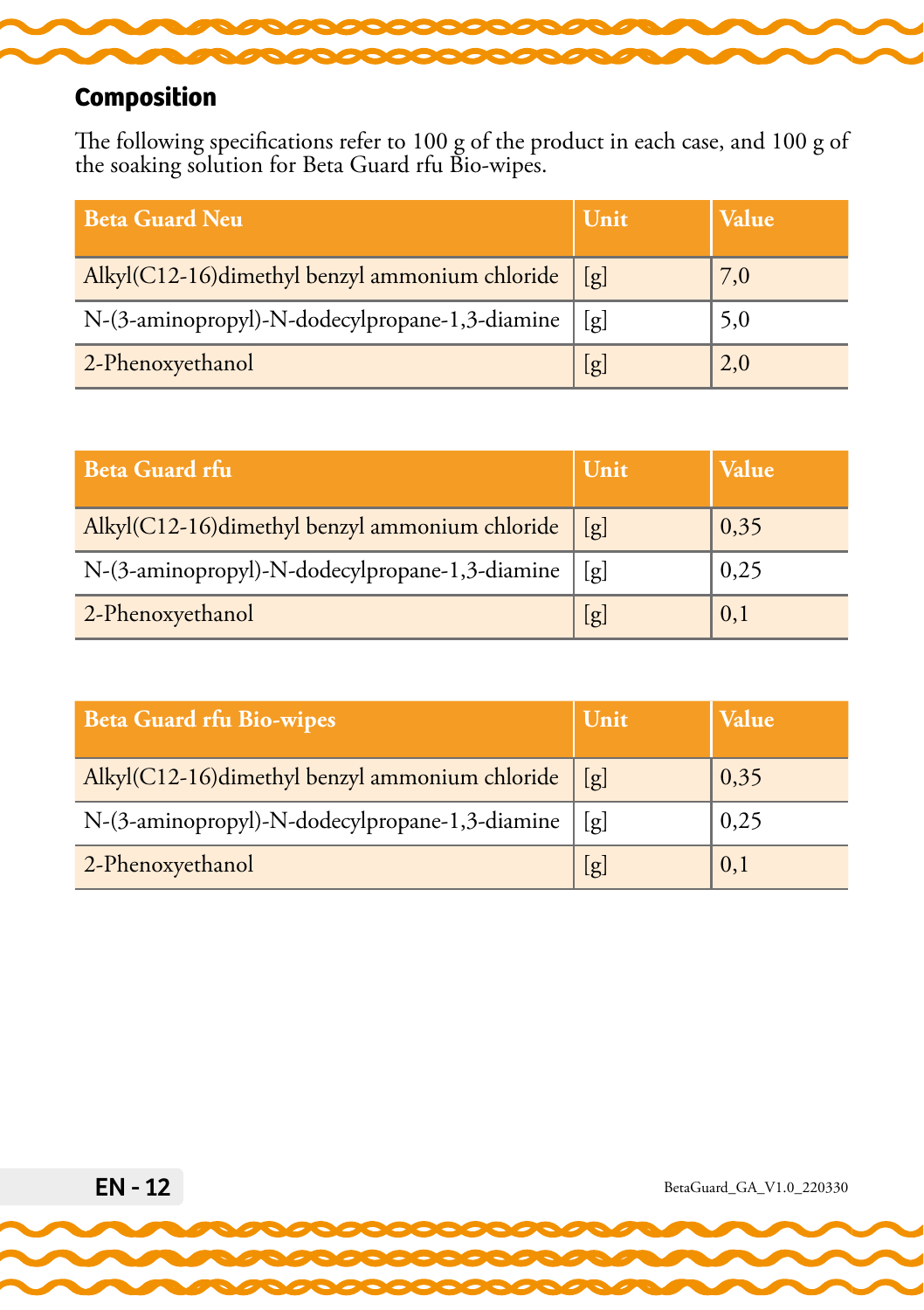<span id="page-12-0"></span>

## **Chemical physical properties**

|                | <b>Beta Guard Neu</b> | <b>Beta Guard rfu</b>                                                  | <b>Beta Guard rfu</b><br><b>Bio-wipes</b><br>(soaking solution) |
|----------------|-----------------------|------------------------------------------------------------------------|-----------------------------------------------------------------|
| Colour         | colourless yellowish  | colourless yellowish                                                   | colourless yellowish                                            |
| <b>State</b>   | liquid                | liquid                                                                 | liquid                                                          |
| pH-Value       | $10.3 - 11.5$         | $8.5 - 11.0$                                                           | $8.5 - 11.0$                                                    |
| <b>Density</b> |                       | $0.9880 - 0.9980$ g/ml $ 0.9870 - 1.0030$ g/ml $ 0.9870 - 1.0030$ g/ml |                                                                 |

## **Biocide registration and listings**

|                           | Beta Guard Neu   Beta Guard rfu |                   | <b>Beta Guard rfu</b><br><b>Bio-wipes</b> |
|---------------------------|---------------------------------|-------------------|-------------------------------------------|
| <b>Biocide</b><br>Reg. No | N-77462                         | N-83978           | N-97387                                   |
| <b>Listing</b>            | <b>REGULAR SERVICES</b>         | Manuel Charles In | <b>REGARD MAY</b>                         |

BetaGuard\_GA\_V1.0\_220330 **EN - 13**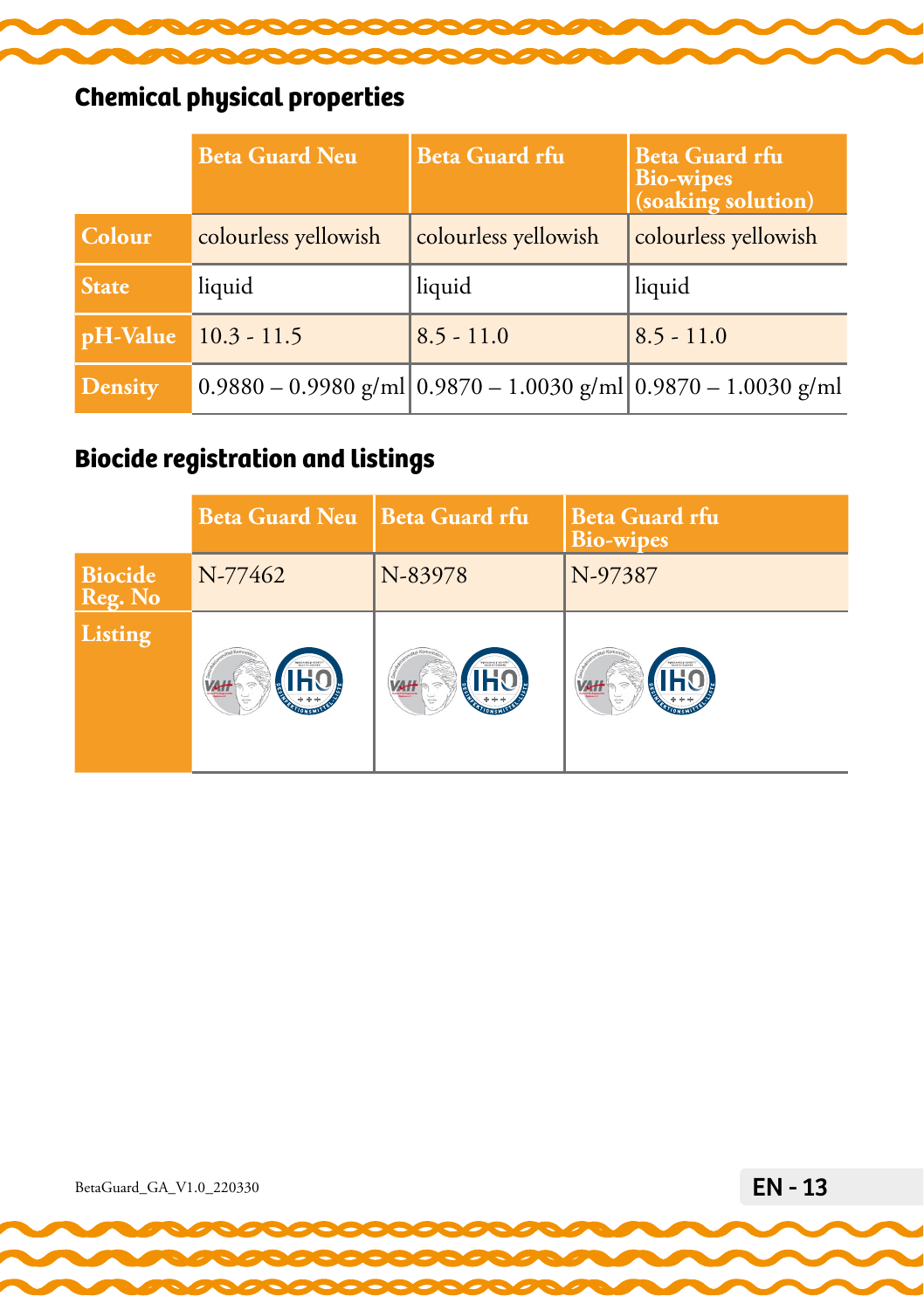<span id="page-13-0"></span>

## **Recommended exposure times**

The effectiveness of the product depends on the combination of the concentrate and the exposure time of the product on the treated surface. The amount to be applied to the surface depends on the application conditions.

Influencing factors:

Keep the surface moistened with use solution for the entire application time for a safe effect.

## **Beta Guard Neu**

The recommended exposure times and concentrations for Beta Guard Neu are shown in the table below.

| <b>Beta Guard Neu</b>                                                |                       | <b>Condition</b> |         | <b>Norm</b> | Concentra-                     | <b>Exposure</b>   |
|----------------------------------------------------------------------|-----------------------|------------------|---------|-------------|--------------------------------|-------------------|
|                                                                      |                       | dirty            | clean   |             | tion $[\%]$                    | time [min]        |
| Bactericidal                                                         |                       | X                |         | EN 13727    |                                |                   |
|                                                                      | with<br>mechanical    |                  |         | EN 16615*   | 0,5                            |                   |
| Yeasticidal                                                          | action                | X                |         | EN 13624    |                                |                   |
|                                                                      |                       |                  |         | EN 16615*   |                                | 5                 |
| Bactericidal                                                         |                       | X                |         | EN 13727    |                                |                   |
|                                                                      | without<br>mechanical |                  |         | EN 13697    | 1,5                            |                   |
| Yeasticidal                                                          | action                | X                |         | EN 13624    |                                |                   |
|                                                                      |                       |                  |         | EN 13697    |                                |                   |
| Tuberculocidal/<br>Mycobactericidal<br>(M. terrae, M. avium)         |                       | Χ                |         | EN 14348    | $\overline{2}$<br>$\mathbf{1}$ | $30**$<br>$60***$ |
| Active against<br>enveloped viruses<br>(Modified Vaccinia<br>Ankara) |                       | X                |         |             | 3                              | 5                 |
| Limited<br>spectrum of<br>virucidal activity                         |                       |                  | X       |             | 4                              | $60***$           |
| Adenovirus type 5                                                    |                       |                  | X       | EN 14476    | 4                              | $60***$           |
| Murine Norovirus                                                     |                       |                  | X       |             | $\overline{\mathbf{3}}$        | $60***$           |
| Rotavirus strain Wa                                                  |                       |                  | without |             | 1                              | $30***$           |
| Virucidal against<br>Polyomavirus SV-40                              |                       | X                |         |             | $\overline{2}$                 | $60**$            |

\* tested on reference wipe \*\* not for near patient surfaces

EN - 14 BetaGuard\_GA\_V1.0\_220330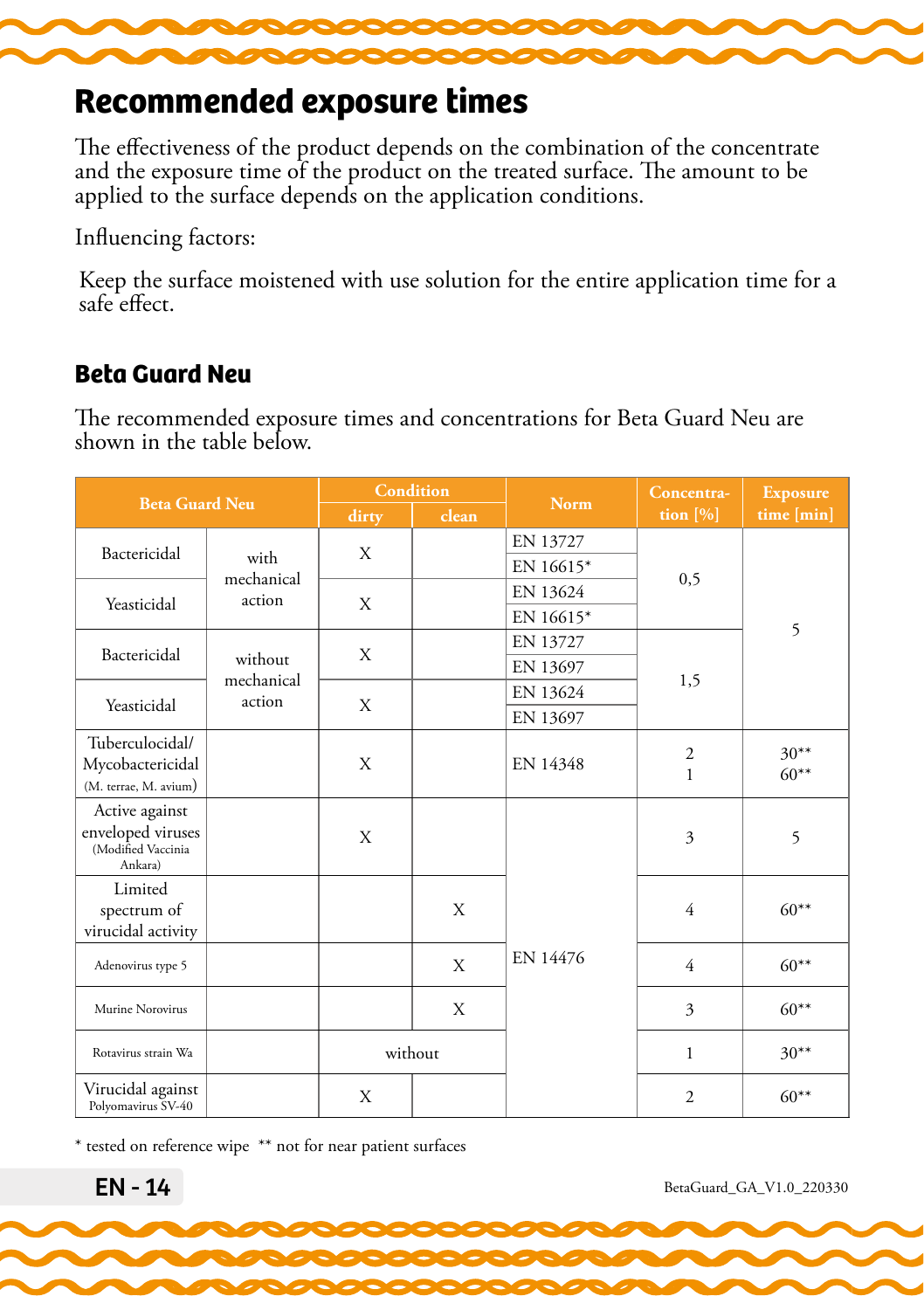<span id="page-14-0"></span>

### **Beta Guard rfu**

The recommended exposure times for Beta Guard rfu are shown in the table below.

| <b>Beta Guard rfu</b>                                                              |                      |       | <b>Condition</b> | <b>Norm</b> | <b>Exposure</b> |  |
|------------------------------------------------------------------------------------|----------------------|-------|------------------|-------------|-----------------|--|
|                                                                                    |                      | dirty | clean            |             | time [min]      |  |
| Bactericidal                                                                       |                      | X     |                  | EN 13727    |                 |  |
|                                                                                    | with<br>mechanical   |       |                  | EN 16615*   |                 |  |
|                                                                                    | action               | X     |                  | EN 13624    | (VAH 5)         |  |
| Yeasticidal                                                                        |                      |       |                  | EN 16615*   |                 |  |
|                                                                                    |                      |       | EN 13727         |             |                 |  |
| Bactericidal                                                                       | without              | X     |                  | EN 13697    |                 |  |
|                                                                                    | mechanical<br>action | X     |                  | EN 13624    |                 |  |
| Yeasticidal                                                                        |                      |       |                  | EN 13697    |                 |  |
| Tuberculocidal (M. terrae)                                                         |                      | X     |                  | EN 14348    | $60**$          |  |
| Active against<br>enveloped viruses<br>(Modified Vaccinia Ankara)                  |                      | X     |                  |             |                 |  |
| Limited spectrum of<br>virucidal activity<br>Adenovirus type 5<br>Murine Norovirus |                      |       | X                | EN 14476    | $60**$          |  |

\* tested on reference wipe \*\* not for near patient surfaces

## **Beta Guard rfu Bio-wipes**

The recommended exposure times for Beta Guard rfu Bio-wipes are shown in the table below.

| <b>Beta Guard rfu Bio-wipes</b>                                                    |                              |       | Condition | <b>Norm</b>   | <b>Exposure</b><br>time [min] |  |
|------------------------------------------------------------------------------------|------------------------------|-------|-----------|---------------|-------------------------------|--|
|                                                                                    |                              | dirty | clean     |               |                               |  |
| Bactericidal                                                                       | with<br>mechanical<br>action | X     |           | EN 13727*     |                               |  |
|                                                                                    |                              |       |           | EN 16615      | 5                             |  |
| Yeasticidal                                                                        |                              | X     |           | EN 13624*     |                               |  |
|                                                                                    |                              |       |           | EN 16615      |                               |  |
| Tuberculocidal (M. terrae)                                                         |                              | X     |           | EN 14348*     | $60**$                        |  |
| Active against enveloped viruses                                                   |                              | X     |           | EN 14476*     |                               |  |
| (Modified Vaccinia Ankara)                                                         |                              |       | X         | mod. EN 16615 |                               |  |
| Limited spectrum of<br>virucidal activity<br>Adenovirus type 5<br>Murine Norovirus |                              |       | X         | EN 14476*     | $60**$                        |  |

\* tested on soaking solution \*\* not for near patient surfaces

BetaGuard\_GA\_V1.0\_220330 **EN - 15**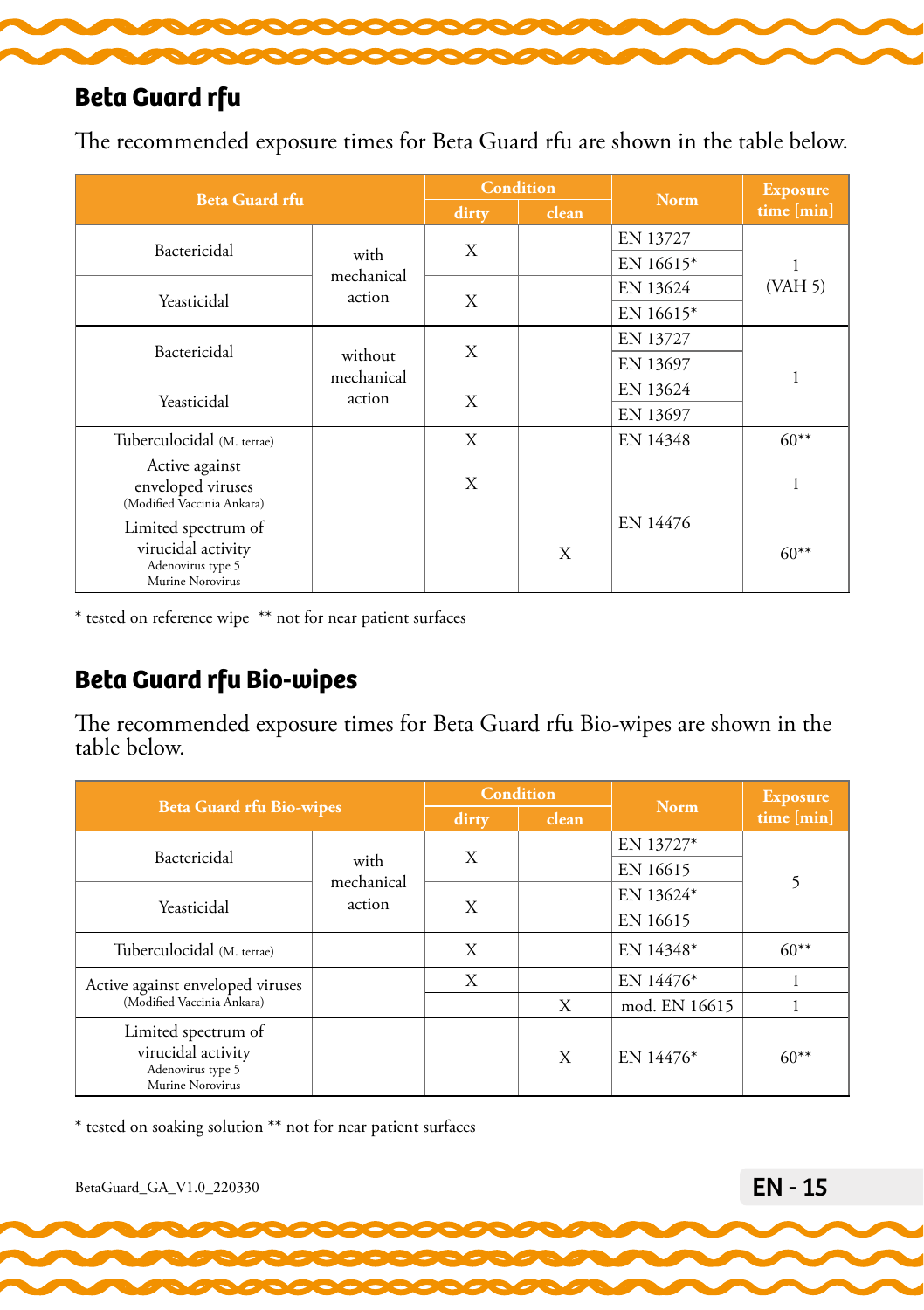<span id="page-15-0"></span>

# **Application**

This chapter describes how to use Beta Guard products safely and effectively.

## **Correct dosing of Beta Guard**

The product is available as a concentrate for generating a working solution. Prior to use, the working solution is prepared taking into account the required concen- tration for the planned application.

- 1. Personal protective equipment: Wear chemical-resistant protective gloves, protective clothing, respiratory protection and tight-fitting safety goggles (see page  $6$ ).
- 2. Mix the Beta Guard Neu with water (drinking-quality) into a working solution (see table below).

*Application example:* To manufacture 10 litres of a 1% working solution, mix 9,9 litres of water with 100 ml of Beta Guard Neu.

|                                     | 0.25                                      | 0.5 | 1.0 | 1.5 | 2.0 | 2.5 | 3.0 | 4.0 | 5.0 |
|-------------------------------------|-------------------------------------------|-----|-----|-----|-----|-----|-----|-----|-----|
| Total amount of<br>working solution | Quantity of disinfectant concentrate [ml] |     |     |     |     |     |     |     |     |
| 1 litre                             | 2,5                                       | 5   | 10  | 15  | 20  | 25  | 30  | 40  | 50  |
| 2 litres                            | 5,0                                       | 10  | 20  | 30  | 40  | 50  | 60  | 80  | 100 |
| 3 litres                            | 7,5                                       | 15  | 30  | 45  | 60  | 75  | 90  | 120 | 150 |
| 4 litres                            | 10,0                                      | 20  | 40  | 60  | 80  | 100 | 120 | 160 | 200 |
| 5 litres                            | 12,5                                      | 25  | 50  | 75  | 100 | 125 | 150 | 200 | 250 |
| 6 litres                            | 15,0                                      | 30  | 60  | 90  | 120 | 150 | 180 | 240 | 300 |
| 7 litres                            | 17,5                                      | 35  | 70  | 105 | 140 | 175 | 210 | 280 | 350 |
| 8 litres                            | 20,0                                      | 40  | 80  | 120 | 160 | 200 | 240 | 320 | 400 |
| 9 litres                            | 22,5                                      | 45  | 90  | 135 | 180 | 225 | 270 | 360 | 450 |
| 10 litres                           | 25,0                                      | 50  | 100 | 150 | 200 | 250 | 300 | 400 | 500 |

## **Concentration of working solution [%]**

 $EN - 16$  BetaGuard\_GA\_V1.0\_220330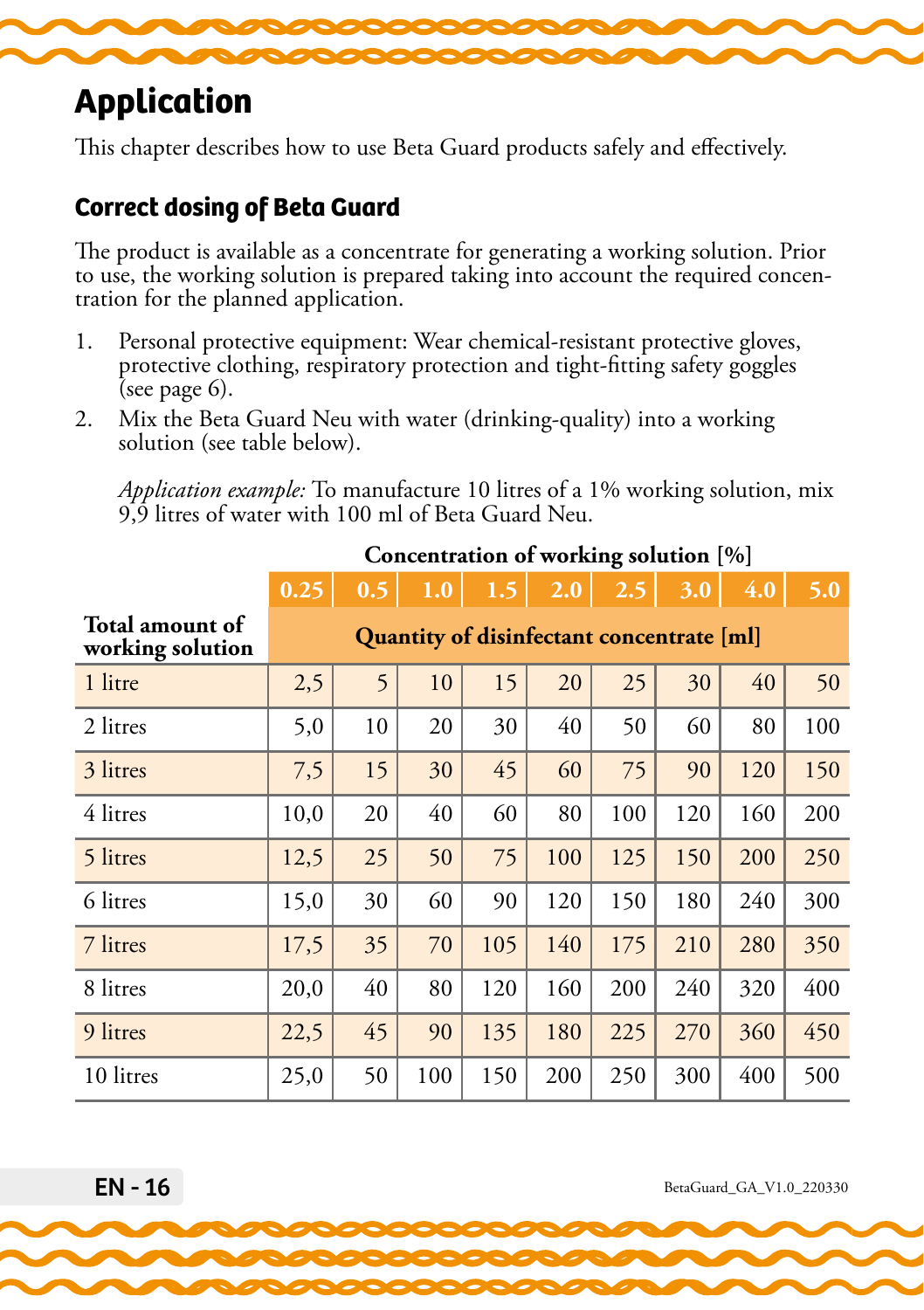<span id="page-16-0"></span>

#### **Use of Beta Guard products**

Follow the steps below to disinfect surfaces with the product.

#### **Application instructions:**

Observe the hygiene requirements for the disinfection of surfaces (in Germany: the KRINKO recommendations on the subject of surface disinfection, or the VAH recommendations for routine disinfection).

The ready-to-use product can be used by spraying (without mechanics), prefera- bly by wiping with the help of a disposable cloth / mop (with mechanics), or in a combination of spraying / wiping (with mechanics).

Do not combine with cleaners.

Not suitable for disinfection of surfaces of semi-critical and critical medical devices.

#### **Preparation:**

- Beta Guard New only: Prepare the working solution according to the requirements for the intended use (see page 16).
- Remove visible soiling from the surface to be disinfected using a soft and clean wipe.

#### **Spray/wipe disinfection with pump bottle**

#### **(Beta Guard Neu ready-to-use solution, Beta Guard rfu)**

- 1. Personal protective equipment: Put on protective gloves, protective clothing, splash goggles and respirator (see page  $\delta$ ).
- 2. Turn the spray head of the pump bottle to ON.
- 3. Test the material compatibility on an inconspicuous area, observing the planned exposure time.
- 4. Spray the working solution onto the entire surface to be disinfected from a distance of approx. 30 cm.
- 5. Recommendation: Spread the working solution with a clean disposable wipe until the surface is completely wetted.
- 6. Rub the surface with the soaked wipe under slight pressure.
- 7. Dispose of the disposable wipe properly (see page 19).
- 8. Keep the surface moist during the entire exposure time (see page 14). If necessary, spray the surface again with the working solution.

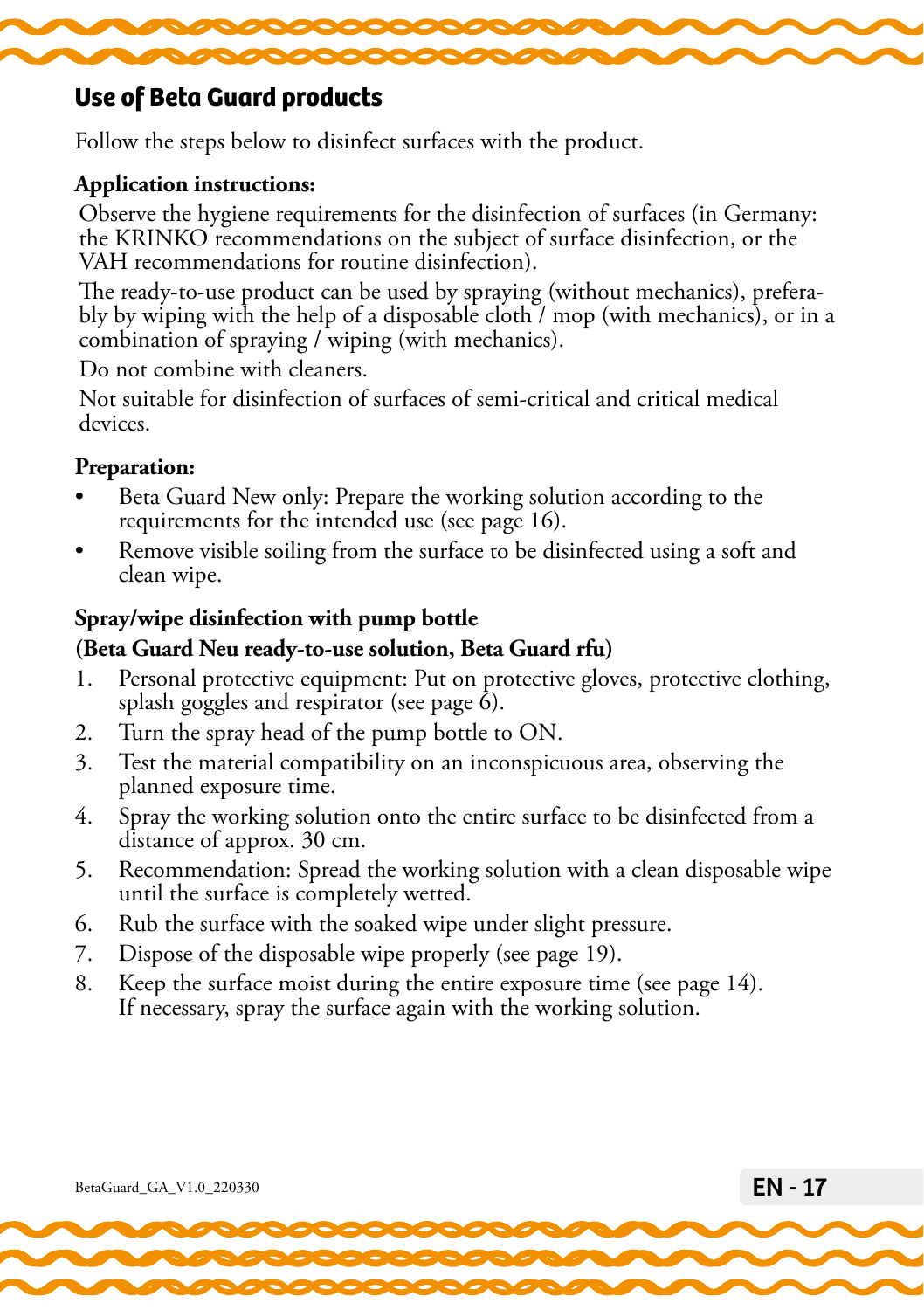

#### **Wipe disinfection with ready-to use-solution (Beta Guard rfu)**

- 1. Personal protective equipment: Put on protective gloves, protective clothing, splash goggles and respiratory protection (see page 6).
- 2. Carefully loosen the cap of the bottle or canister containing the ready-to-use disinfectant and set the opened container down safely.
- 3. Recommendation: Take a hygienic (disposable) wipe that has as little lint as possible and is absorbent.
- 4. Carefully saturate the cloth with the disinfectant. Avoid unnecessary spillage or splashing. Recommendation: Use removal or dosing aids.
- 5. Spread the ready-to-use solution with the wipe until the surface to be disin- fected is completely wetted.
- 6. Rub the surface with the soaked wipe under slight pressure.
- 7. Keep the surface moistened with disinfectant for the exposure time. If neces- sary, use another soaked disposable wipe or soak the wipe again. Avoid contaminating the disinfectant solution in the process.
- 8. Dispose of the disposable wipe properly.
- 9. Securely close the container again with the original cap.

#### **Wipe disinfection with disinfectant wipe (Beta Guard rfu Bio-wipes)**

- 1. Personal protective equipment: Put on protective gloves, protective clothing and splash goggles (see page 6).
- 2. Open the closing flap, remove a disinfectant wipe from the wipe dispenser and close the closing flap tightly again. The disinfection wipes must be completely saturated with soaking solution.
- 3. Test the material compatibility on an inconspicuous area, observing the planned exposure time.
- 4. Carefully wipe the entire surface with the disinfectant wipe until it is completely wetted with the working solution/soaking solution.
- 5. Rub the surface with the soaked wipe under slight pressure.
- 6. Dispose of the disinfection wipe properly (see page 19).
- 7. Keep the surface moist during the entire exposure time (see page 14). If necessary, wipe the surface again with a fresh disinfectant wipe.

EN - 18 BetaGuard\_GA\_V1.0\_220330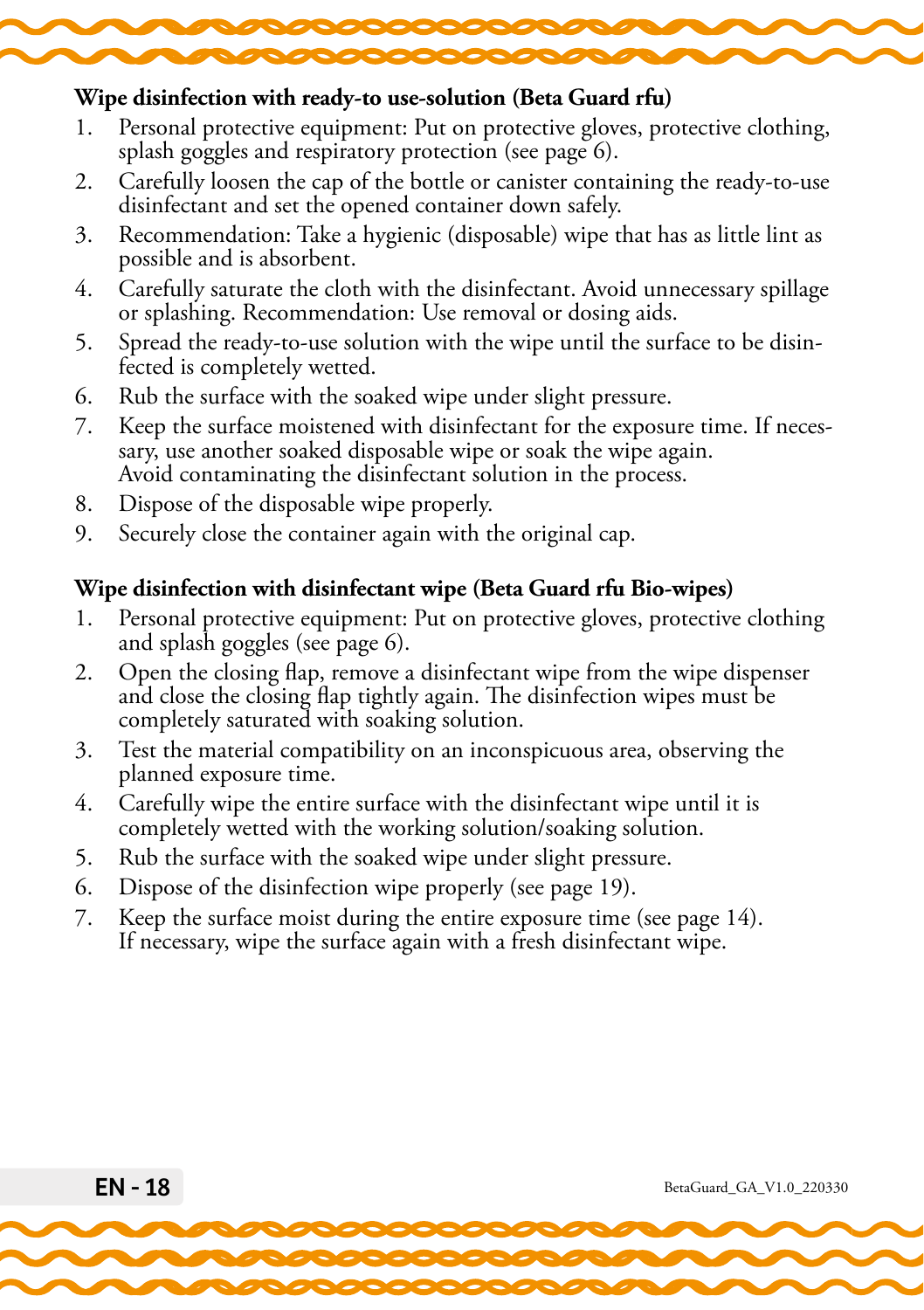

## **Storage and disposal**

This chapter describes how to properly store and dispose of Beta Guard products.

#### **Storage environment requirements**

Store the product tightly closed in a well-ventilated location and protect it against unauthorised access. Observe the following storage temperature limits.

| <b>Description</b>                                                                 | Unit                        | <b>Value</b> |
|------------------------------------------------------------------------------------|-----------------------------|--------------|
| Temperature limits for short-term storage<br>$(min - max.)$                        | [°C]                        | $0 - 40^{1}$ |
| Ambient temperature for long-term storage<br>according to shelf life (min. - max.) | $\left[ {}^{\circ}C\right]$ | $20 - 25$    |

<sup>1)</sup> Short term storage (max. 24 h) up to max. 40  $^{\circ}$ C has no effect on the effectiveness of the product.

## **Shelf life**

Do not use the product after the expiry date indicated on the packaging and dispose of it properly.

**Beta Guard Neu** and **Beta Guard rfu** can be stored for 12 months after opening in a closed condition.

**Beta Guard rfu Bio-wipes** can be used for up to 28 days after opening in a closed condition.

## **Disposal of Beta Guard products**

Disposal must be carried out in accordance with applicable national and local regulations. Please also observe the instructions from the safety data sheet for the concentrate, working solution and disinfection wipes.

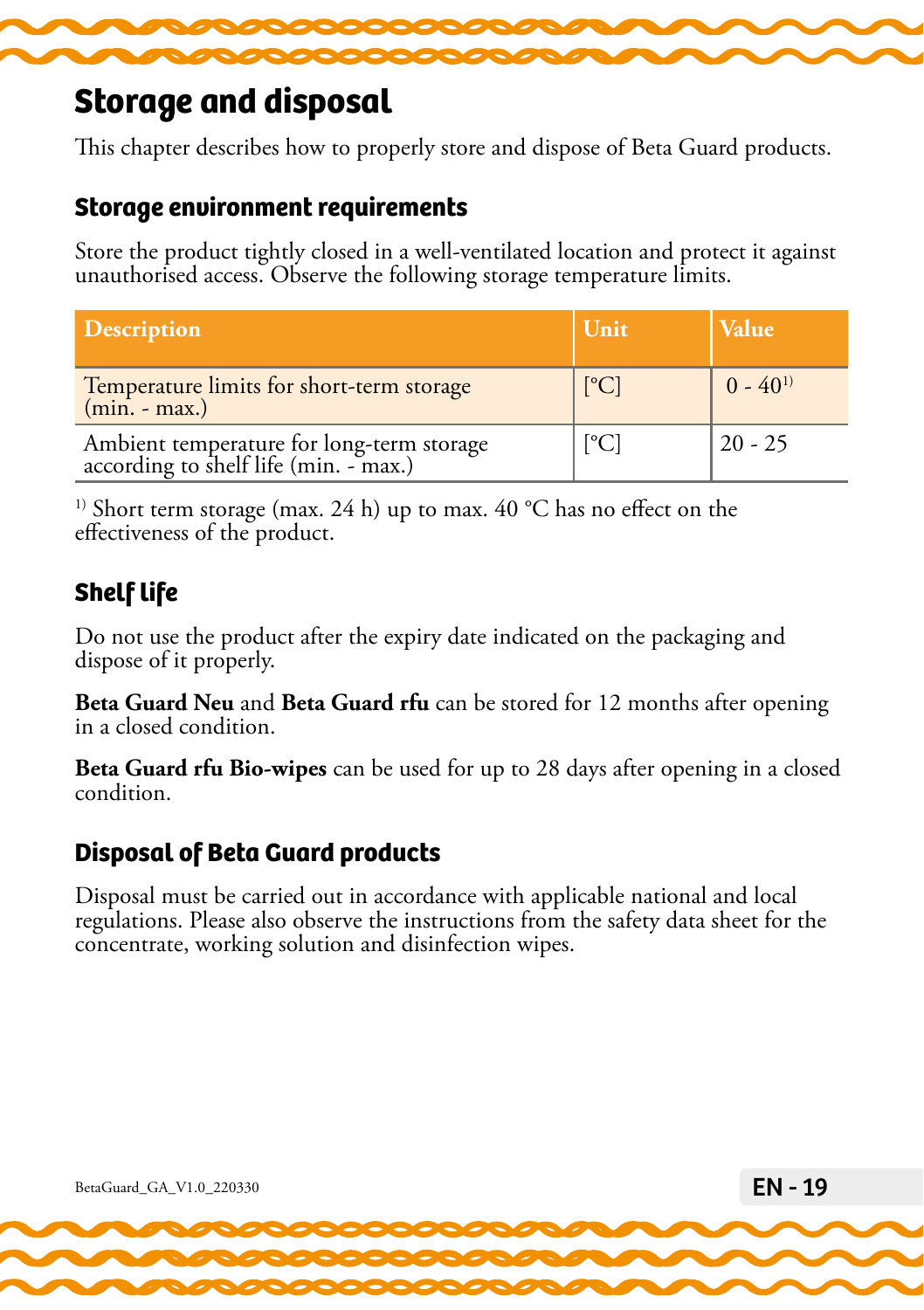<span id="page-19-0"></span>

# **Order details**

For orders from Laboratorium Dr. Deppe, use the item numbers given below.

#### **Beta Guard Neu**

| Item number | <b>Container size</b> |
|-------------|-----------------------|
| 601487      | 6 x 2 litres          |
| 601050      | 2 x 5 litres          |
| 601052      | 10 litres             |

### **Beta Guard rfu**

| Item number | <b>Container size</b> |
|-------------|-----------------------|
| 601110      | 12 x 1 litres         |
| 601112      | 2 x 5 litres          |
| 601114      | 10 litres             |

#### **Beta Guard rfu Bio-wipes**

| Item number | <b>Container size</b>      |
|-------------|----------------------------|
| 601108      | 1 x 70 wipes (bucket)      |
| 601109      | 6 x 70 wipes (refill pack) |
| 601104      | 12 x 80 wipes (flowpack)   |